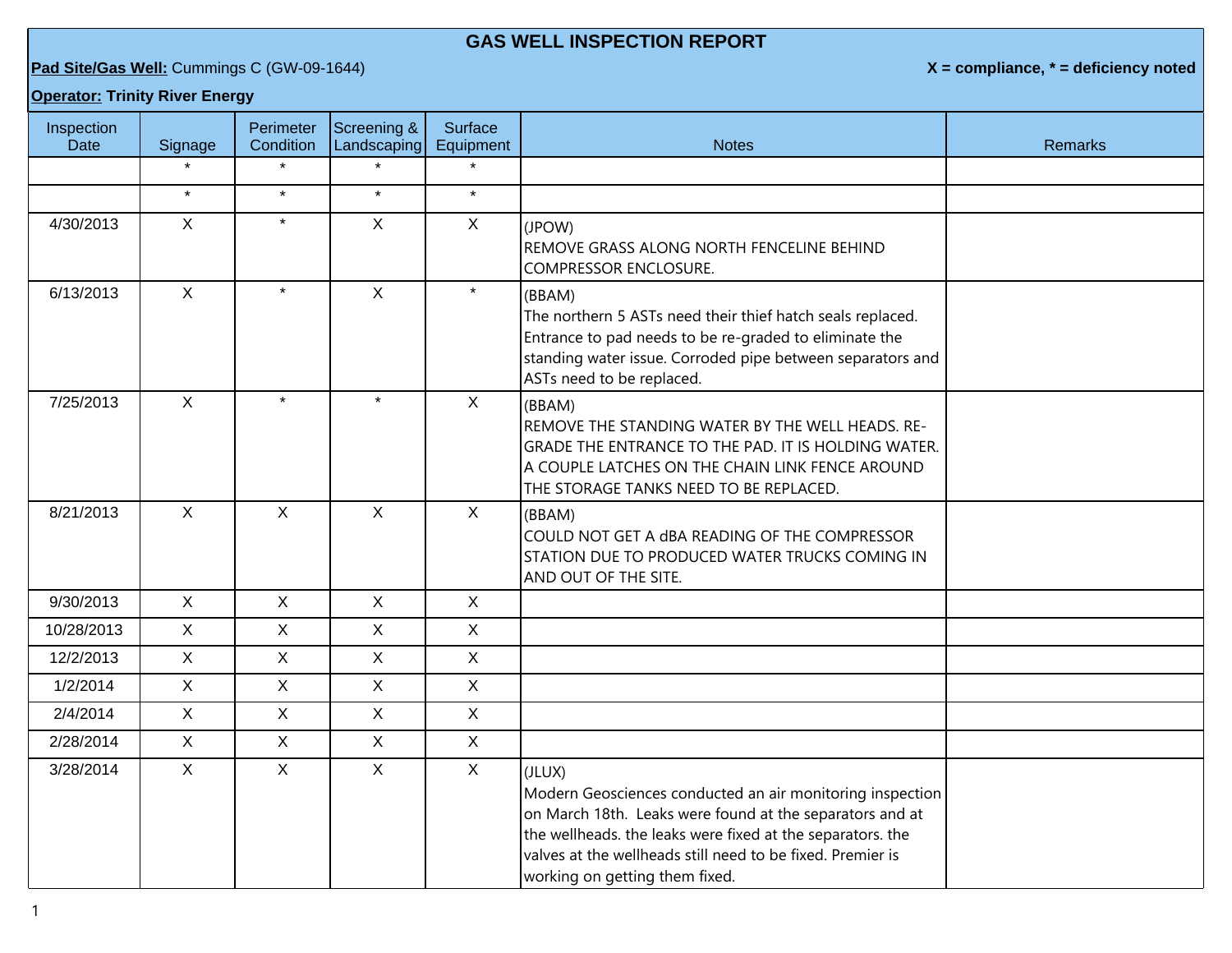| 4/28/2014  | X            | X            | $\mathsf{X}$ | $\sf X$        |                                                                                                                                                                                                                                                                                                                                                                                                                         |
|------------|--------------|--------------|--------------|----------------|-------------------------------------------------------------------------------------------------------------------------------------------------------------------------------------------------------------------------------------------------------------------------------------------------------------------------------------------------------------------------------------------------------------------------|
| 5/29/2014  | $\mathsf{X}$ | $\mathsf{X}$ | $\mathsf X$  | $\mathsf{X}$   |                                                                                                                                                                                                                                                                                                                                                                                                                         |
| 6/25/2014  | $\mathsf{X}$ | $\mathsf{X}$ | $\mathsf{X}$ | $\mathsf{X}$   | (JLUX)<br>air monitoring was at normal operating levels. noise was in<br>compliance.                                                                                                                                                                                                                                                                                                                                    |
| 7/15/2014  | $\mathsf{X}$ | $\mathsf{X}$ | $\mathsf{X}$ | $\sf X$        |                                                                                                                                                                                                                                                                                                                                                                                                                         |
| 8/20/2014  | $\mathsf{X}$ | $\mathsf{X}$ | $\mathsf X$  | $\mathsf X$    |                                                                                                                                                                                                                                                                                                                                                                                                                         |
| 9/16/2014  | $\mathsf{X}$ | $\mathsf{X}$ | $\mathsf{X}$ | $\star$        | (JLUX)<br>the kimray valve on separator 6h was leaking water and was<br>replaced today during the air monitoring inspection by<br>Robbie Galley. Modern noted the correction. No leaks at the<br>wellheads. the AST's norm levels were elevated at a few<br>tanks but the NORM label was already on their. the mallard<br>boxes and actuators located at the separators were tagged.<br>Operator was notified of leaks. |
| 10/14/2014 | $\mathsf{X}$ | $\mathsf{X}$ | $\sf X$      | $\mathsf{X}$   | (jlux)<br>The containment area has standing water in it. Could not<br>conduct inspection on separators. All other equipment is in<br>good shape.<br>(JLUX)<br>all leaks were fixed by operator. two mallard boxes at<br>separators were disconnected at time of re-inspection.<br>notified modern geosciences about the repairs. all readings<br>were at normal operating levels.                                       |
| 10/14/2014 | $\mathsf{X}$ | $\mathsf{X}$ | $\mathsf{X}$ | $\mathsf{X}$   | (JLUX)<br>The containment area has standing water in it. Could not<br>conduct inspection on separators. All other equipment is in<br>good shape.                                                                                                                                                                                                                                                                        |
| 11/25/2014 | $\star$      | $\star$      | $\star$      | $\star$        |                                                                                                                                                                                                                                                                                                                                                                                                                         |
| 12/29/2014 | $\mathsf{X}$ | $\mathsf{X}$ | $\mathsf X$  | $\mathsf{X}$   |                                                                                                                                                                                                                                                                                                                                                                                                                         |
| 1/29/2015  | $\mathsf{X}$ | $\mathsf{X}$ | $\mathsf X$  | $\mathsf{X}$   |                                                                                                                                                                                                                                                                                                                                                                                                                         |
| 2/13/2015  | X            | $\mathsf{X}$ | $\mathsf{X}$ | $\pmb{\times}$ |                                                                                                                                                                                                                                                                                                                                                                                                                         |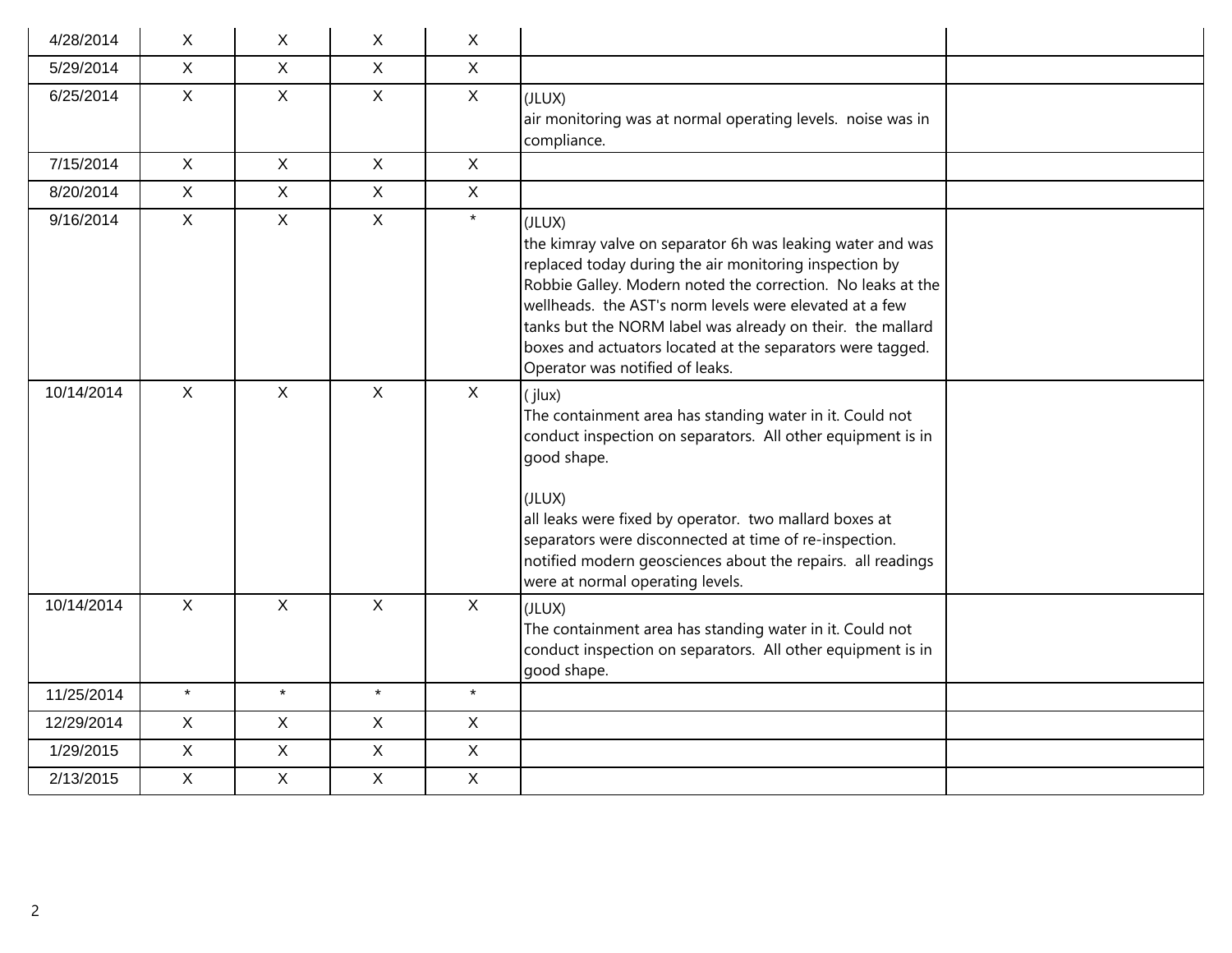| 3/17/2015  | X            | X            | X            | $\mathsf{X}$ | (JLUX)<br>monthly inspection conducted today. the wells are shut in<br>for 30 days. Trinity is conducting a test to see if it is going to<br>beneficial to the company to keep the wells in production.<br>No other issues to site.   |
|------------|--------------|--------------|--------------|--------------|---------------------------------------------------------------------------------------------------------------------------------------------------------------------------------------------------------------------------------------|
| 4/15/2015  | $\sf X$      | X            | X            | X            |                                                                                                                                                                                                                                       |
| 4/29/2015  | X            | X            | X.           | X            | (JLUX)<br>crew was out mowing the tall weeds and grass.                                                                                                                                                                               |
| 5/22/2015  | $\star$      | $\star$      | $\star$      | $\star$      | (JLUX)<br>the wells are shut-in at this time.                                                                                                                                                                                         |
| 5/27/2015  | X            | X            | $\mathsf{X}$ | X            | (JLUX)<br>Modern Geosciences conducted the air monitoring<br>inspection today. No leaks were found during inspection.<br>The wells have been shut in for the last 30 day. Trinity plans<br>on keeping the wells shut in at this time. |
| 6/11/2015  |              | $\star$      | $\star$      | $\star$      | (JLUX)<br>wells are shut in at this time. No word on when they will be<br>back on or possibly P&A'd.                                                                                                                                  |
| 7/16/2015  | $\sf X$      | $\mathsf{X}$ | $\mathsf{X}$ | X            | (JLUX)<br>Well are shut in at this time. No leaks. Trinity River was<br>onsite to retrieve the smart pig from the Sam Wilson CS site.<br>They were running the smart pig twice today.                                                 |
| 8/13/2015  | $\star$      | $\star$      | $\star$      | $\star$      | (JLUX)<br>DROVE AROUND WITH JIMMY AND LOOKED AT THE<br>LANDSCAPE. SEVERAL TREES AND SHRUBS NEED TO BE<br>REPLACED. WELLS ARESTILL SHUT IN                                                                                             |
| 9/29/2015  | $\mathsf{X}$ | $\mathsf{X}$ | $\mathsf{X}$ | $\mathsf{X}$ |                                                                                                                                                                                                                                       |
| 10/22/2015 | $\star$      | $\star$      | $\star$      | $\star$      |                                                                                                                                                                                                                                       |
| 11/10/2015 | $\star$      | $\star$      | $\star$      | $\star$      | (JLUX)<br>Modern Geosciences and I conducted air monitoring<br>inspection today. A leak was detected at one of the mallard<br>boxes and it was tagged. notified operator.                                                             |
| 11/24/2015 | $\star$      | $\star$      | $\star$      | $\star$      |                                                                                                                                                                                                                                       |
| 12/8/2015  | $\star$      | $\star$      | $\star$      | $\star$      | (JLUX)<br>reinspection done. need norm stickers on production<br>equipment( wellheads, tanks, separators).                                                                                                                            |
| 12/29/2015 | $\star$      | $\star$      | $\star$      | $\star$      |                                                                                                                                                                                                                                       |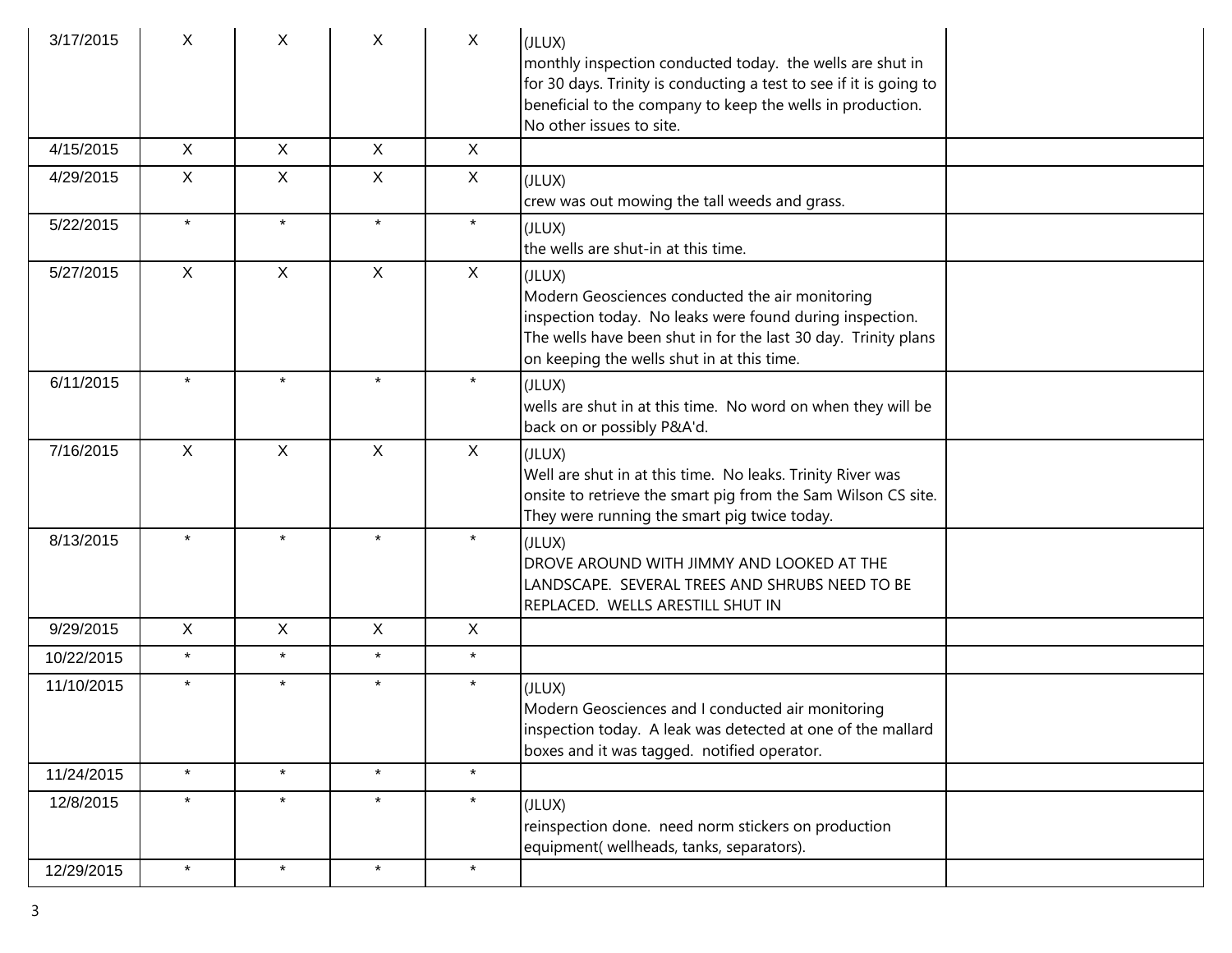| 1/26/2016  | $\star$      | $\star$      | $\star$      | $\star$      |                                                                                                                                                                                  |
|------------|--------------|--------------|--------------|--------------|----------------------------------------------------------------------------------------------------------------------------------------------------------------------------------|
| 2/17/2016  | $\star$      | $\star$      | $\star$      | $\star$      |                                                                                                                                                                                  |
| 3/16/2016  | $\mathsf{X}$ | $\mathsf{X}$ | $\mathsf{X}$ | $\sf X$      | (JLUX)<br>all wells are still shut in at this time.                                                                                                                              |
| 4/12/2016  | $\mathsf{X}$ | $\mathsf{X}$ | $\mathsf X$  | $\mathsf{X}$ | (JLUX)<br>wells shut in.                                                                                                                                                         |
| 5/11/2016  | $\star$      | $\star$      | $\star$      | $\star$      | (JLUX)<br>tall weeds and grass inside fenceline and around wellheads                                                                                                             |
| 5/20/2016  | $\mathsf{X}$ | $\mathsf{X}$ | $\mathsf{X}$ | $\sf X$      | (JLUX)<br>air monitoring inspection with modern geosciences. no<br>leaks found. tall weeds and grass growing inside of<br>fenceline and containment area. operator was notified. |
| 6/10/2016  | $\star$      | $\star$      | $\star$      | $\star$      | (JLUX)<br>reinspection done. found no leaks                                                                                                                                      |
| 7/22/2016  | $\star$      | $\star$      | $\star$      | $\star$      | (JLUX)<br>wells shut in                                                                                                                                                          |
| 8/23/2016  | $\star$      | $\star$      | $\star$      | $\star$      | (JLUX)<br>tall weeds and grass inside containment area.                                                                                                                          |
| 8/30/2016  | $\star$      | $\star$      | $\star$      | $\star$      | (JLUX)<br>tall weeds and grass was mowed                                                                                                                                         |
| 9/22/2016  | $\star$      | $\star$      | $\star$      | $\star$      | (JLUX)<br>tall weeds and grass inside of pad site and containment area.<br>notified operator                                                                                     |
| 10/24/2016 | $\star$      | $\star$      | $\star$      | $\star$      |                                                                                                                                                                                  |
| 11/17/2016 | $\star$      | $\star$      | $\star$      | $\star$      | (JLUX)<br>air monitoring inspection with Modern Geosciences. no<br>leaks found                                                                                                   |
| 12/15/2016 | $\star$      | $\star$      | $\star$      | $\star$      | (JLUX)<br>reinspection done. no leaks                                                                                                                                            |
| 1/18/2017  | $\star$      | $\star$      | $\star$      | $\star$      |                                                                                                                                                                                  |
| 2/22/2017  | $\star$      | $\star$      | $\star$      | $\star$      |                                                                                                                                                                                  |
| 3/16/2017  | $\star$      | $\star$      | $\star$      | $\star$      |                                                                                                                                                                                  |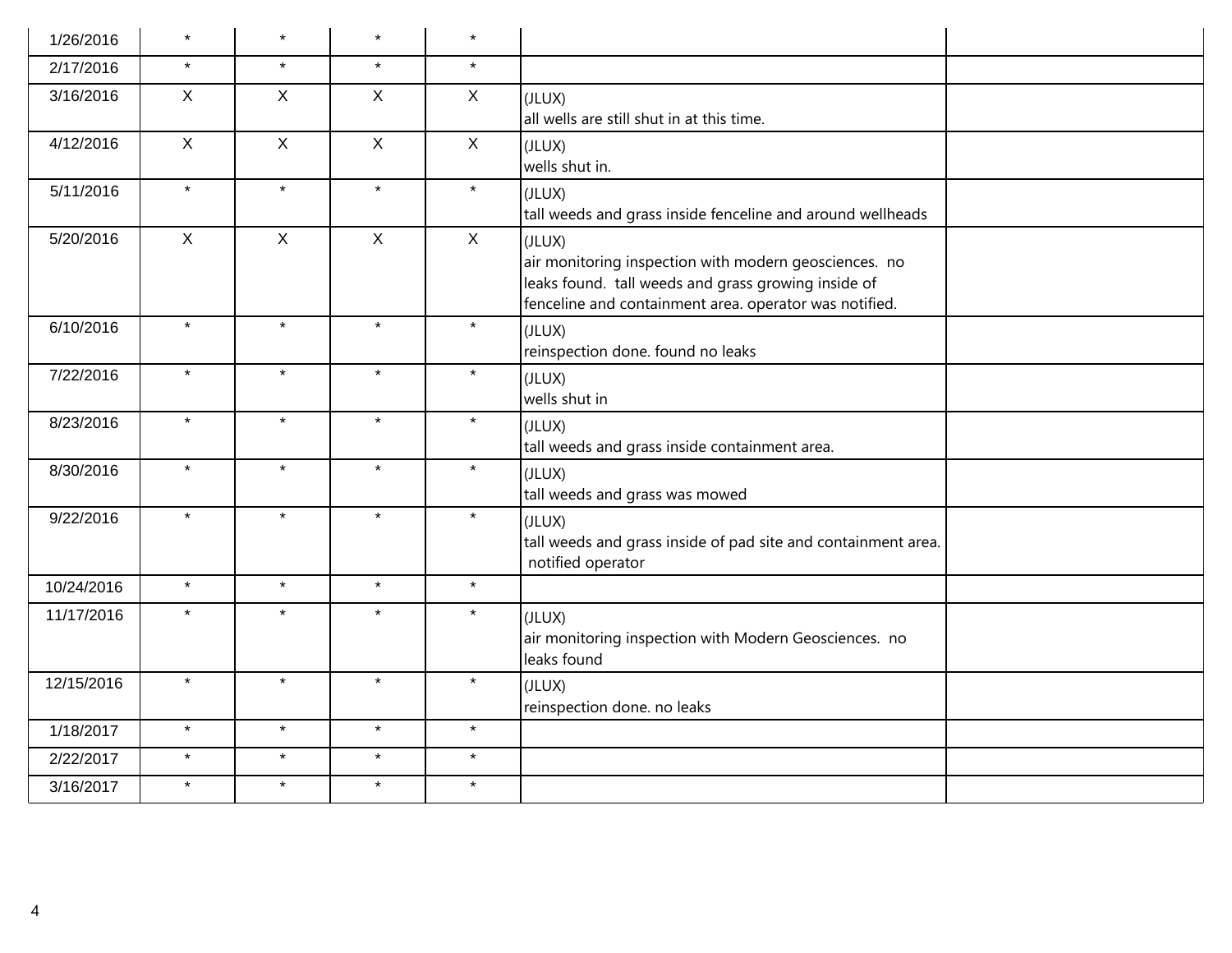| 4/12/2017  |         |         |         | $\star$ | (JLUX)<br>wells are still shut in at this time. the tanks and piping are<br>showing corrosion on the bottom of containment area.<br>operator was notified.                             |
|------------|---------|---------|---------|---------|----------------------------------------------------------------------------------------------------------------------------------------------------------------------------------------|
| 5/24/2017  | $\star$ | $\star$ | $\star$ | $\star$ | (JLUX)<br>Fence came loose at the bottom near building. operator was<br>notified.                                                                                                      |
| 5/26/2017  | $\star$ | $\star$ | $\star$ | $\star$ | (JLUX)<br>air monitoring inspections conducted today with Modern<br>Geosciences. No leaks found on site. the perimeter fence<br>on the north side needs to be fixed. notified operator |
| 6/15/2017  | $\star$ | $\star$ | $\star$ | $\star$ | (JLUX)<br>reinspection done.                                                                                                                                                           |
| 7/31/2017  | $\star$ | $\star$ | $\star$ | $\star$ | (JLUX)<br>no issues.                                                                                                                                                                   |
| 8/25/2017  | $\star$ | $\star$ | $\star$ | $\star$ | (JLUX)<br>tall weeds and grass insided pad near wellheads and tanks.                                                                                                                   |
| 9/27/2017  | $\star$ | $\star$ | $\star$ | $\star$ |                                                                                                                                                                                        |
| 10/19/2017 | $\star$ | $\star$ | $\star$ | $\star$ | (JLUX)<br>drove around the pad site counting all the dead and alive<br>trees/shrubs with Jimmy. no issues on site.                                                                     |
| 11/15/2017 | $\star$ | $\star$ | $\star$ | $\star$ | (JLUX)<br>air monitoring inspections with Modern Geosciences. No<br>leaks were found during inspection.                                                                                |
| 12/28/2017 | $\star$ | $\star$ | $\star$ | $\star$ | (JLUX)<br>no leaks found. wells are shut in.                                                                                                                                           |
| 1/11/2018  | $\star$ | $\star$ | $\star$ | $\star$ | (JLUX)<br>no issues.                                                                                                                                                                   |
| 2/14/2018  | $\star$ | $\star$ | $\star$ | $\star$ | (JLUX)<br>no issues                                                                                                                                                                    |
| 3/19/2018  | $\star$ | $\star$ | $\star$ | $\star$ | (JLUX)<br>wells shut in. corrosion on piping inside containment.                                                                                                                       |
| 4/25/2018  | $\star$ | $\star$ | $\star$ | $\star$ | (JLUX)<br>No leaks found.                                                                                                                                                              |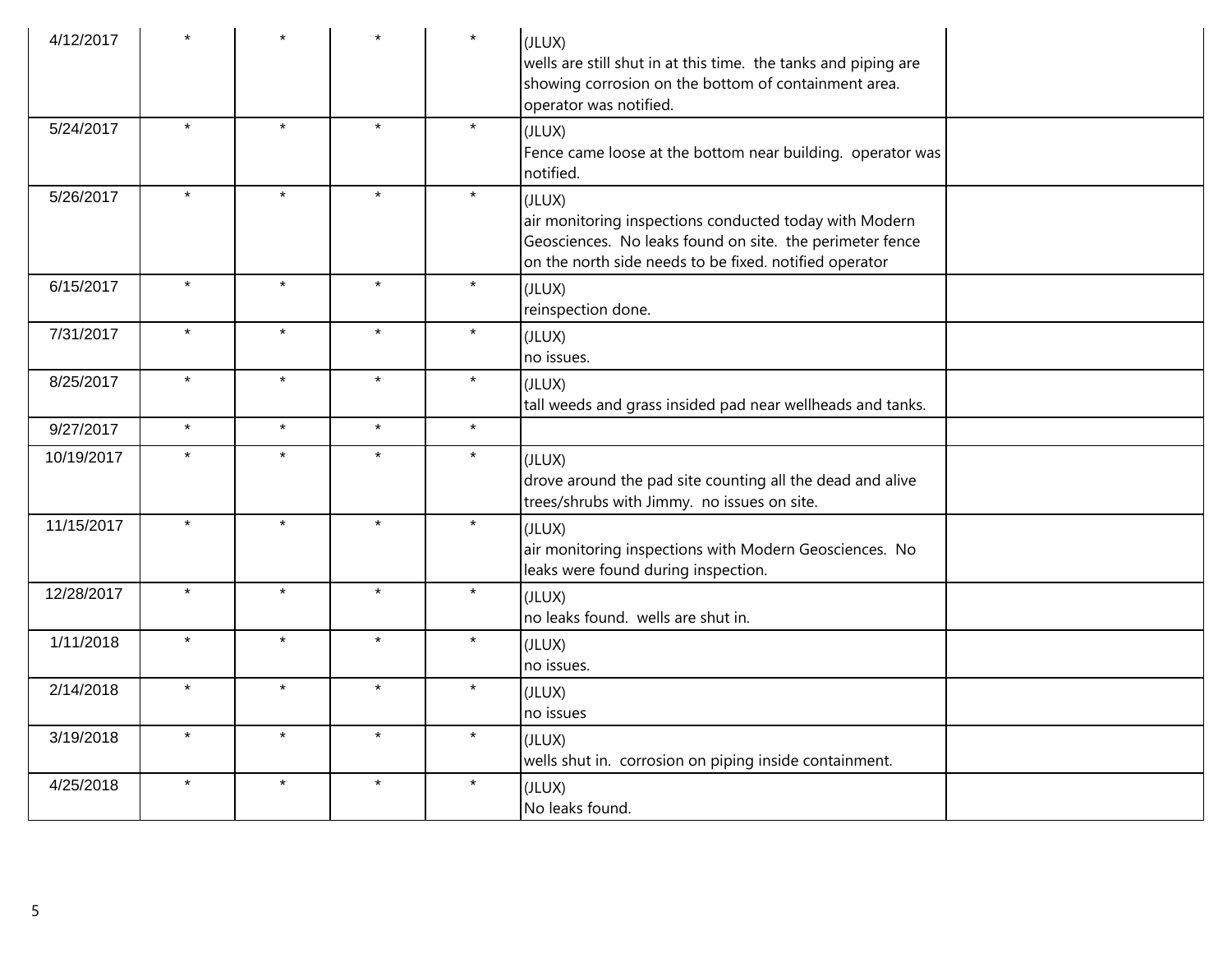| 5/14/2018 |         |         |         |         | (JLUX)<br>Air monitoring inspection conducted today with Modern<br>Geosciences. No leaks were found on site. Bad corrosion on<br>tanks and piping inside containment area. tall weeds and<br>grass on site.                                      |  |
|-----------|---------|---------|---------|---------|--------------------------------------------------------------------------------------------------------------------------------------------------------------------------------------------------------------------------------------------------|--|
| 6/11/2018 |         | $\star$ | $\star$ | $\star$ | (JLUX)<br>crews have started to remove containment area and fencing<br>inside the pad site. The tanks, separators, and piping have<br>been broken down and are just waiting for the trucks to<br>come remove them from location in coming weeks. |  |
| 6/19/2018 | $\star$ |         |         | $\star$ | (JLUX)<br>crews on site removing the inside fenceing around<br>wellheads. they have the tanks and separators torn apart<br>ready for pick up.                                                                                                    |  |
| 6/28/2018 |         |         | $\star$ | $\star$ | (JLUX)<br>STRC rig is on location today rigging up on casner well 5h.<br>They will start work on the well tomorrow. Crews are still<br>working on clearing the production equipment and hauling<br>it off. Tanks have been removed.              |  |
| 6/29/2018 |         |         |         |         | (JLUX)<br>STRC rig on location plugging casner well 5h. Crew working<br>on getting all containment area and separators off location.                                                                                                             |  |
| 7/3/2018  |         |         | $\star$ |         | (JLUX)<br>STRC rig started to plug well 6h today. Should take a few<br>days to plug the well.                                                                                                                                                    |  |
| 7/9/2018  | $\star$ | $\star$ | $\star$ | $\star$ | (JLUX)<br>The STRC rig had plugged the 7h well and is moving over to<br>the casner 5h today. Rigging up and will start pulling pipe<br>this afternoon. Trucks on location to remove casing from the<br>site today.                               |  |
| 7/11/2018 |         |         | $\star$ | $\star$ | (JLUX)<br>STRC rig on well 7h. Pulled tubing out of hole and cutt<br>casing today.                                                                                                                                                               |  |
| 7/17/2018 |         |         | $\star$ | $\star$ | (JLUX)<br>crew was working still working on the well. Should be done<br>on Thurs and move over to the next well.                                                                                                                                 |  |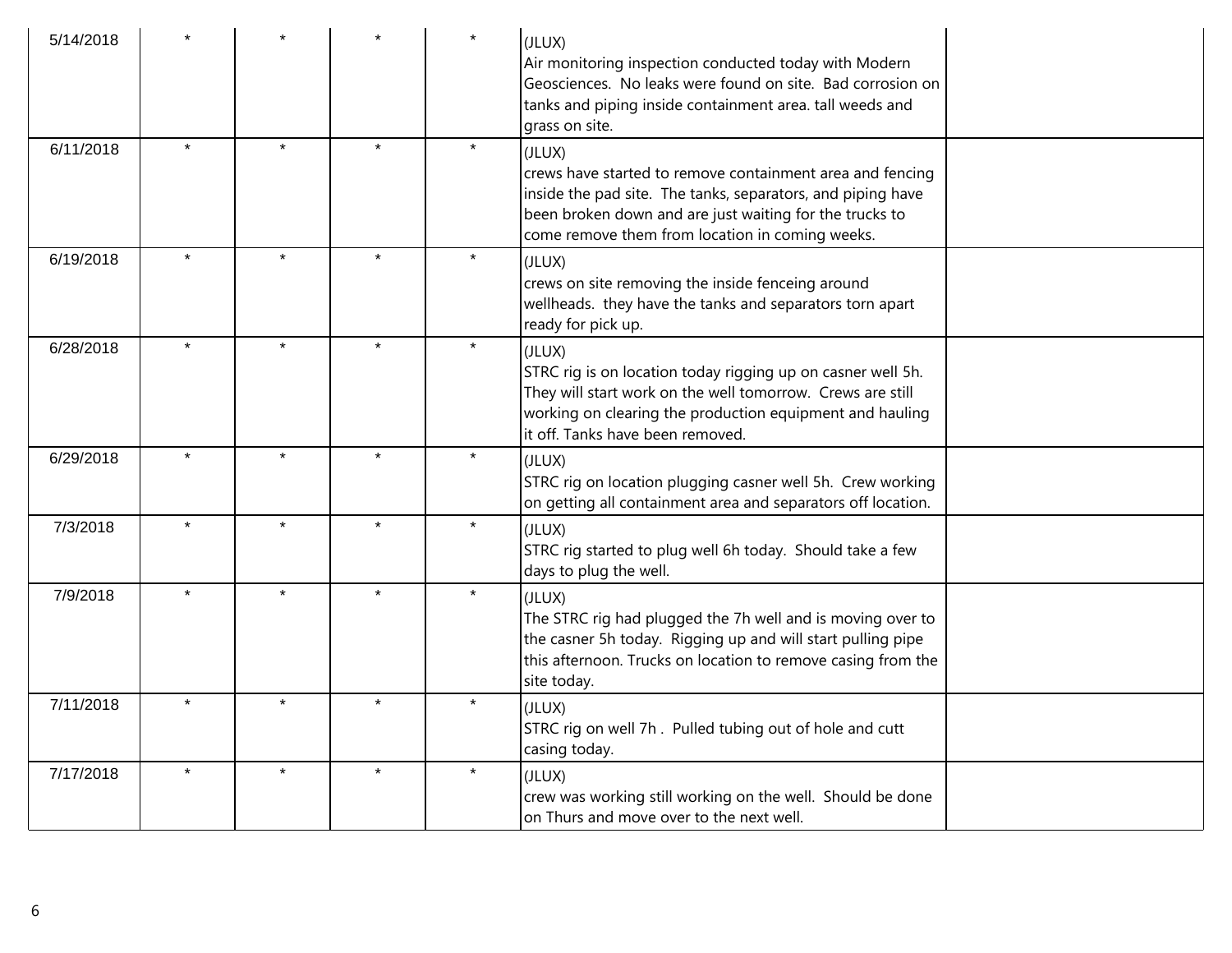| 7/19/2018  |         |         |         |         | (JLUX)<br>The rig was down today and the crew was helping remove<br>casing from the site.                                                                                                                                                 |
|------------|---------|---------|---------|---------|-------------------------------------------------------------------------------------------------------------------------------------------------------------------------------------------------------------------------------------------|
| 7/26/2018  | $\star$ | $\star$ | $\star$ | $\star$ | (JLUX)<br>STRC crew set the last plug today and will come back<br>tomorrow to finish the well and then move to the next well.                                                                                                             |
| 7/30/2018  | $\star$ | $\star$ | $\star$ | $\star$ | (JLUX)<br>STRC crew working on last gas well on the cummings c pad<br>site. They will perf the well today and cut casing tomorrow.<br>Will be done with the well on thurs. and rig down and move<br>off location.                         |
| 7/31/2018  | $\star$ | $\star$ | $\star$ | $\star$ | (JLUX)<br>The rig was on last well. They cut casing but had trouble<br>getting the casing lose. They shut down and will pull casing<br>out tomorrow. On Thursday they will set remaining plugs<br>and move off location thurs. or Friday. |
| 8/2/2018   |         |         | $\star$ | $\star$ | (JLUX)<br>a few guys were on site loading up the tubing onto trucks.<br>STRC crew set plugs and shut down for the day. Finish well<br>tomorrow.                                                                                           |
| 8/15/2018  |         | $\star$ | $\star$ | $\star$ | (JLUX)<br>Site needs to be cleaned up. There is still alot of equipment<br>and trash bins that need to be picked up.                                                                                                                      |
| 8/22/2018  | $\star$ | $\star$ | $\star$ | $\star$ | (JLUX)<br>Conducted post plugging inspection with Modern<br>Geosciences today. No issues on site. Eagle Ridge will start<br>cleaning up site on Monday.                                                                                   |
| 9/14/2018  | $\star$ | $\star$ | $\star$ | $\star$ | (JLUX)<br>no change. operator is in talks with property owner about<br>pad sites.                                                                                                                                                         |
| 9/25/2018  |         | $\star$ | $\star$ | $\star$ | (JLUX)<br>A crew was on site removing the production equipment<br>(wellheads).                                                                                                                                                            |
| 10/22/2018 | $\star$ | $\star$ | $\star$ | $\star$ | (JLUX)<br>Crew still working on removng all equipment from site.                                                                                                                                                                          |
| 11/16/2018 | $\star$ | $\star$ | $\star$ | $\star$ | (JLUX)<br>took pictures of site. they are still cleaning up pad.                                                                                                                                                                          |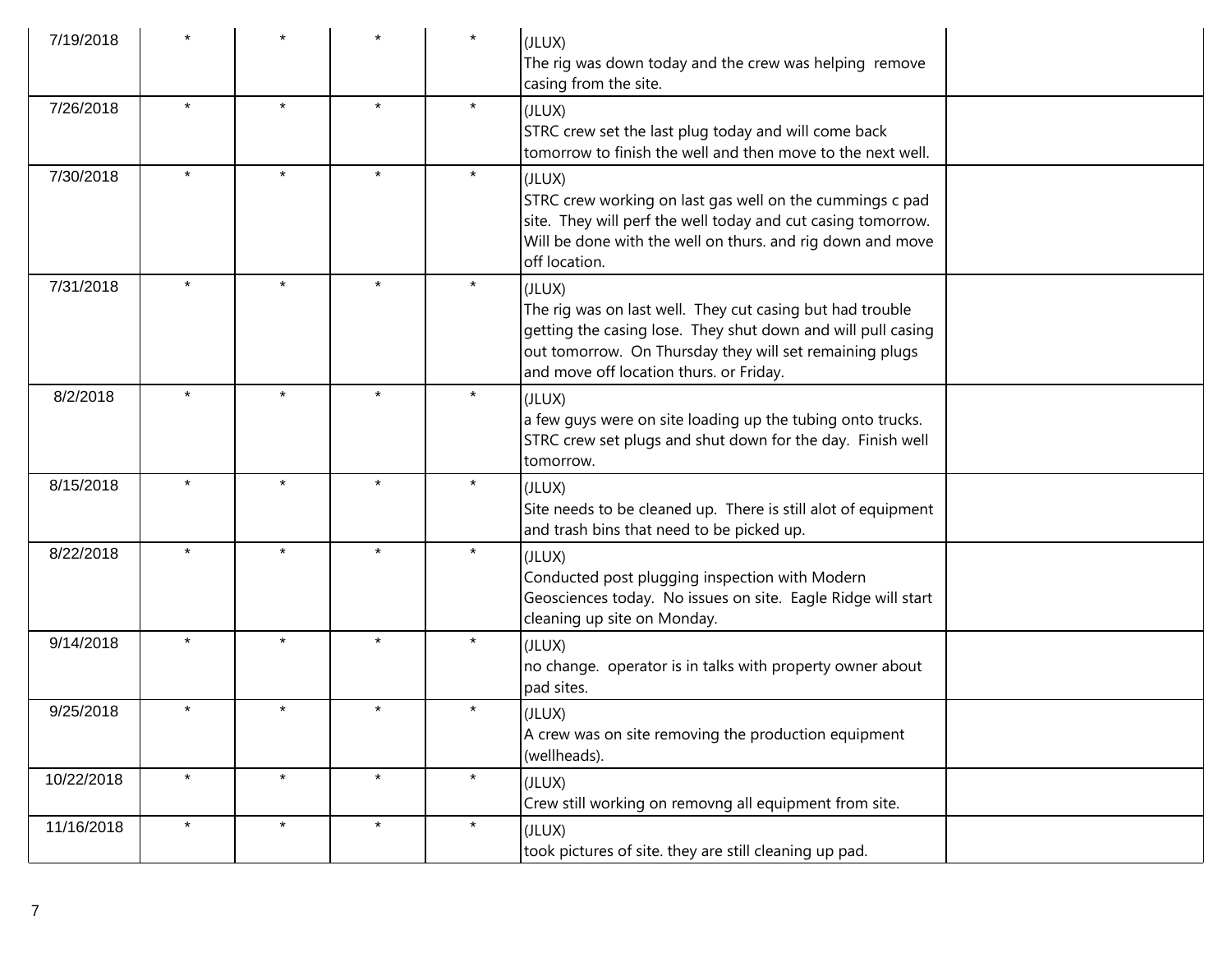| 11/28/2018 |         |         |         | $\star$ | (JLUX)<br>crews working on reclaiming site.                                                                                                                                                                                                |
|------------|---------|---------|---------|---------|--------------------------------------------------------------------------------------------------------------------------------------------------------------------------------------------------------------------------------------------|
| 12/5/2018  | $\star$ | $\star$ | $\star$ | $\star$ | (JLUX)<br>crews on site working to reclaim pad.                                                                                                                                                                                            |
| 12/10/2018 | $\star$ | $\star$ | $\star$ | $\star$ | (JLUX)<br>crews not working today. the base pad is being removed<br>and pushed into piles to be trucked off.                                                                                                                               |
| 12/31/2018 | $\star$ | $\star$ | $\star$ | $\star$ | (JLUX)<br>crew working on removing gravel base from pad.                                                                                                                                                                                   |
| 1/7/2019   | $\star$ | $\star$ | $\star$ | $\star$ | (JLUX)<br>crew still working on pad site removing gravel                                                                                                                                                                                   |
| 1/24/2019  | $\star$ | $\star$ | $\star$ | $\star$ | (JLUX)<br>crews still working on reclaiming site.                                                                                                                                                                                          |
| 2/5/2019   | $\star$ | $\star$ | $\star$ | $\star$ | (JLUX)<br>crew still working on reclaiming pad. the base/gravel is<br>being piled up onsite                                                                                                                                                |
| 2/25/2019  | $\star$ | $\star$ | $\star$ | $\star$ | (JLUX)<br>still reclaiming pad site. gravel base is piled up on south end<br>of pad.                                                                                                                                                       |
| 3/7/2019   | $\star$ | $\star$ | $\star$ | $\star$ | (JLUX)<br>wyatt construction company was on site moving dirt and<br>removing subgrade piping from the pad.                                                                                                                                 |
| 3/21/2019  | $\star$ | $\star$ | $\star$ | $\star$ | (JLUX)<br>wyatt construction still on site removing piping and dirt.                                                                                                                                                                       |
| 4/10/2019  | $\star$ | $\star$ | $\star$ | $\star$ | (JLUX)<br>installed silt fencing along white metal fence to protect flood<br>plain. They are done with removing subgrade piping from<br>pad. The pipe is in a trash trailer waiting to get hauled off.<br>They are removing dirt from pad. |
| 4/17/2019  | $\star$ | $\star$ | $\star$ | $\star$ | (JLUX)<br>no work was being done today becaue it was too wet on site.                                                                                                                                                                      |
| 4/26/2019  | $\star$ | $\star$ | $\star$ | $\star$ | (JLUX)<br>no work was being done due to the rain. They will start back<br>on Monday or Tues.                                                                                                                                               |
| 5/6/2019   | $\star$ | $\star$ | $\star$ | $\star$ | (JLUX)<br>trucks were on site hauling off dirt.                                                                                                                                                                                            |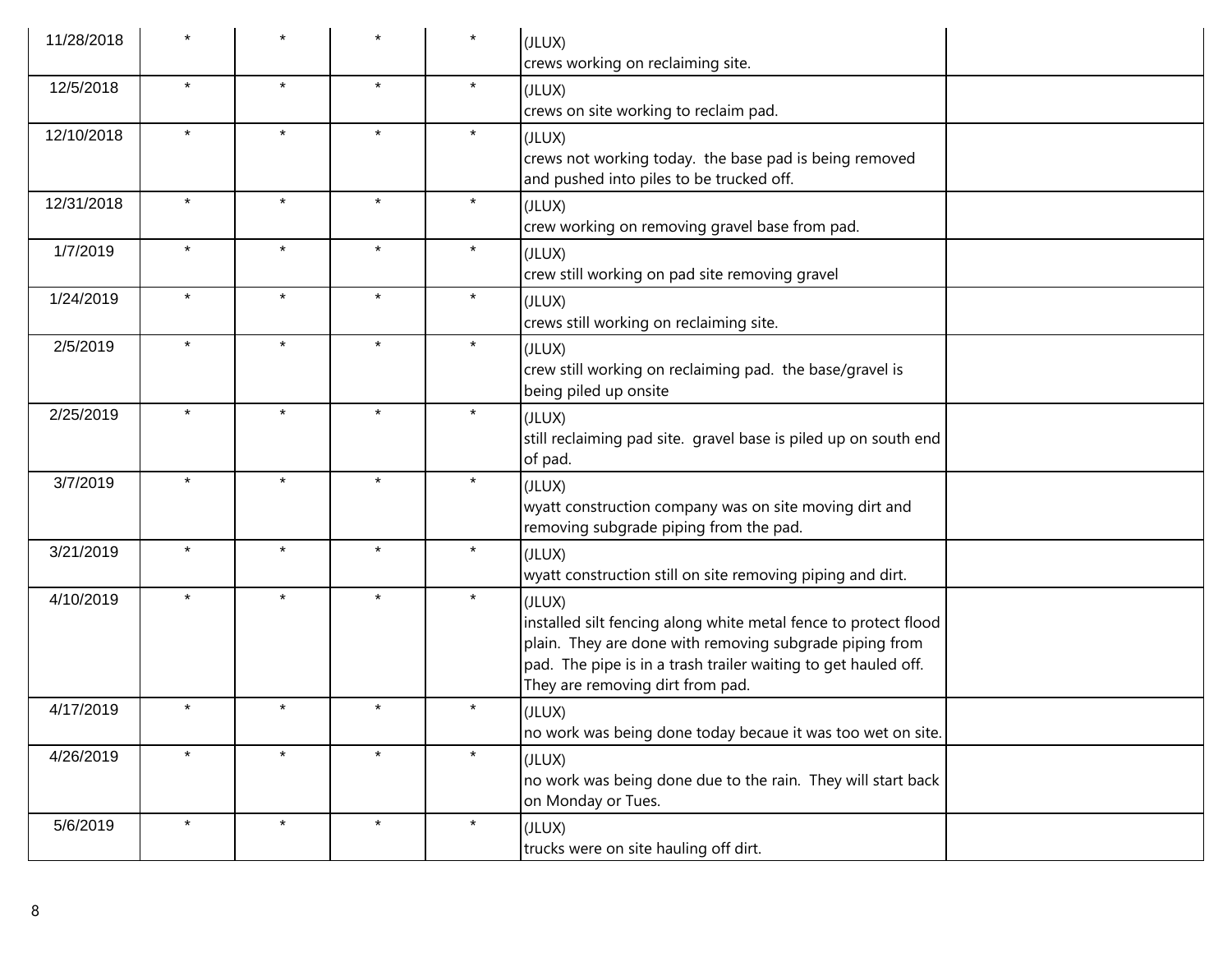| 5/9/2019  |         |         |                      |         | (JLUX)<br>Didn't see anyone working the pad site today.                                                                                                                                                                                      |  |
|-----------|---------|---------|----------------------|---------|----------------------------------------------------------------------------------------------------------------------------------------------------------------------------------------------------------------------------------------------|--|
| 5/15/2019 |         |         |                      | $\star$ | (JLUX)<br>Wyatt Construction crew was on site moving and hauling dirt<br>with trucks today. They shut down due to pad being too<br>wet. The crew cleaned the mud off the road. They will begin<br>hauling dirt tomorrow morning.             |  |
| 5/16/2019 |         |         |                      |         | (JLUX)<br>wyatt construction crew working on site today. They were<br>hauling off dirt.                                                                                                                                                      |  |
| 5/30/2019 | $\star$ | $\star$ | $\star$              | $\star$ | (JLUX)<br>the pad site still needs alittle more dirt removed before<br>being done. Fence will be installed around pipeline<br>connections once the pad is reclaimed                                                                          |  |
| 6/7/2019  | $\star$ | $\star$ | $\star$              | $\star$ | (JLUX)<br>no work was being done today.                                                                                                                                                                                                      |  |
| 6/14/2019 | $\star$ | $\star$ | $\star$              | $\star$ | (JLUX)<br>work was being done today. new company started on<br>wednesday hauling dirt. they should be done with all the<br>dirt work in the next few weeks. build fence around pipeline<br>riser. seed pad and put pipe riser in the ground. |  |
| 6/27/2019 | $\star$ |         |                      | $\star$ | (JLUX)<br>crews were working on removing dirt from pad site. should<br>only have a few more weeks and will be done with dirt work.<br>Then putting fence around pipeline riser. Install pipe risers<br>on wells.                             |  |
| 7/8/2019  | $\star$ | $\star$ | $\ddot{\phantom{1}}$ | $\star$ | (JLUX)<br>ROC truck on location. He was running a bulldozer on site<br>today. They will be on location this week pushing dirt and<br>hauling it off.                                                                                         |  |
| 7/12/2019 | $\star$ | $\star$ | $\star$              | $\star$ | (JLUX)<br>crews onsite working today. trucks were hauling dirt from<br>pad site today. they should be done by next week will all the<br>dirt work and then operator will install pipe risers to<br>wellheads.                                |  |